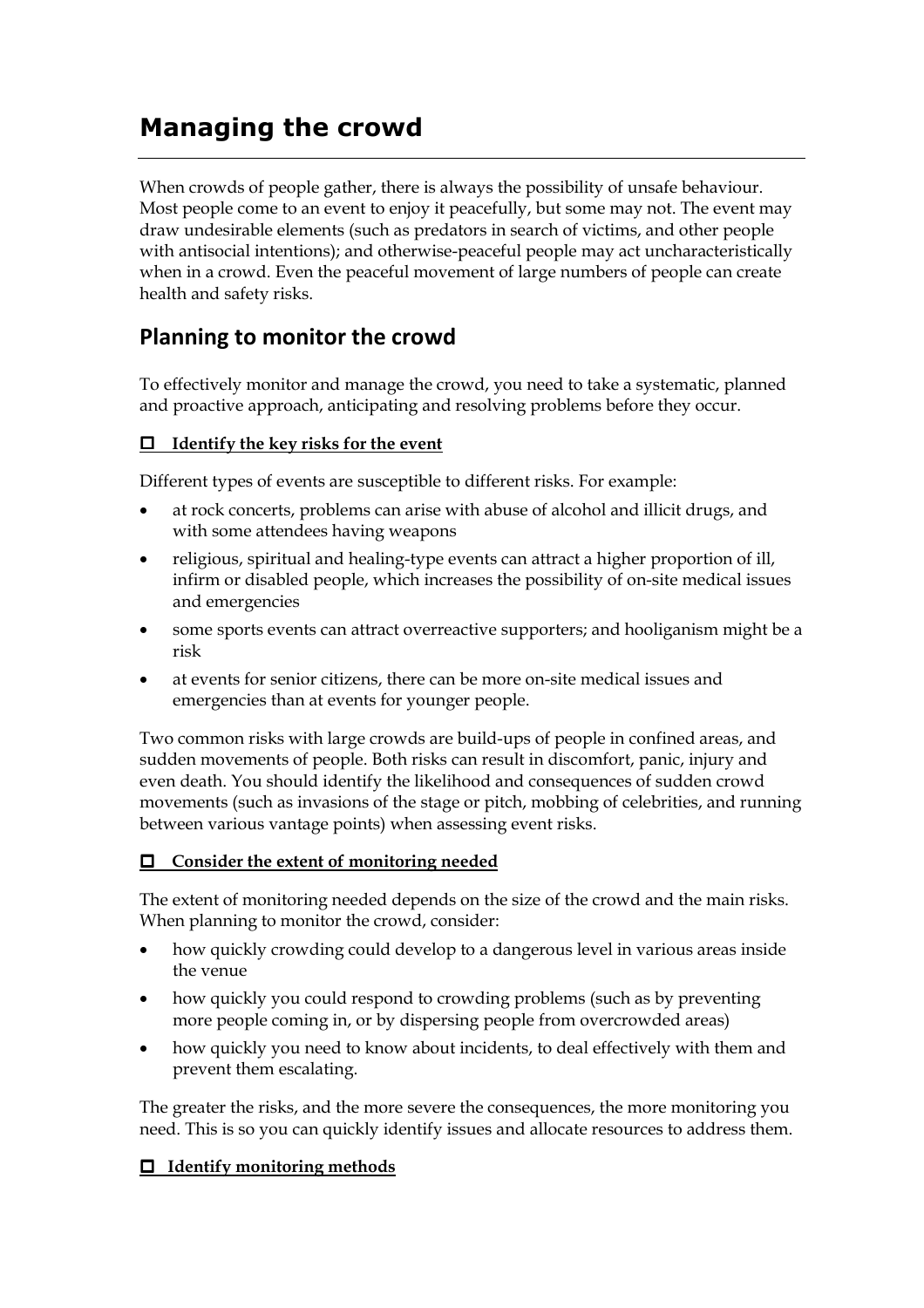Crowd monitoring methods include:

- closed-circuit television (CCTV): CCTV enables operators at a central control point to monitor entrances, exits, traffic routes and problem areas, using from a few fixed cameras at one or two exits to many remote-control cameras with zoom lenses
- patrols: where crowding problems are likely to develop slowly at particular places inside or outside the venue, allocate staff to regularly check these places
- staff located at vantage points: staff can be allocated specifically to watch the crowd from vantage points; if staff are unavailable to do this, they can also watch the crowd when performing other duties (such as checking tickets).

## **Identify monitoring locations**

At the least, monitor places where crowds are likely to build up, including:

- bottlenecks (such as stairs, escalators, passageways and bridges between parts of the venue)
- areas where people queue (such as pay desks and ordering and information points)
- popular stalls, attractions and exhibits
- refreshment areas.

### **Develop monitoring procedures**

Monitoring procedures might:

- define potentially dangerous and unacceptable behaviour
- cover how to deal with, and penalties for, unacceptable behaviour
- cover how staff identify key risks and unacceptable behaviour, and how they implement procedures for dealing with risks and unacceptable behaviour
- require supervisors and security staff to wear jackets, arm bands or badges
- require supervisors and security staff to watch the crowd and not the event, quickly identify problems, manage people engaging in unacceptable behaviour and actively and consistently follow procedures.

# **Monitoring the crowd**

Monitoring crowd behaviour is an essential aspect of crowd management. Effective monitoring shows if plans and procedures are working, and enables staff to detect and deal with potential problems at an early stage.

#### **Position staff**

To monitor a crowd effectively, position staff in the crowd so they can:

- sense atmospheres, tensions and moods
- look out for signs of distress
- watch out for, and respond quickly to, incidents and accidents that are developing or happening
- quickly stop any dangerous behaviour (such as jumping on seats, or climbing up scaffolding for a better view), before it spreads